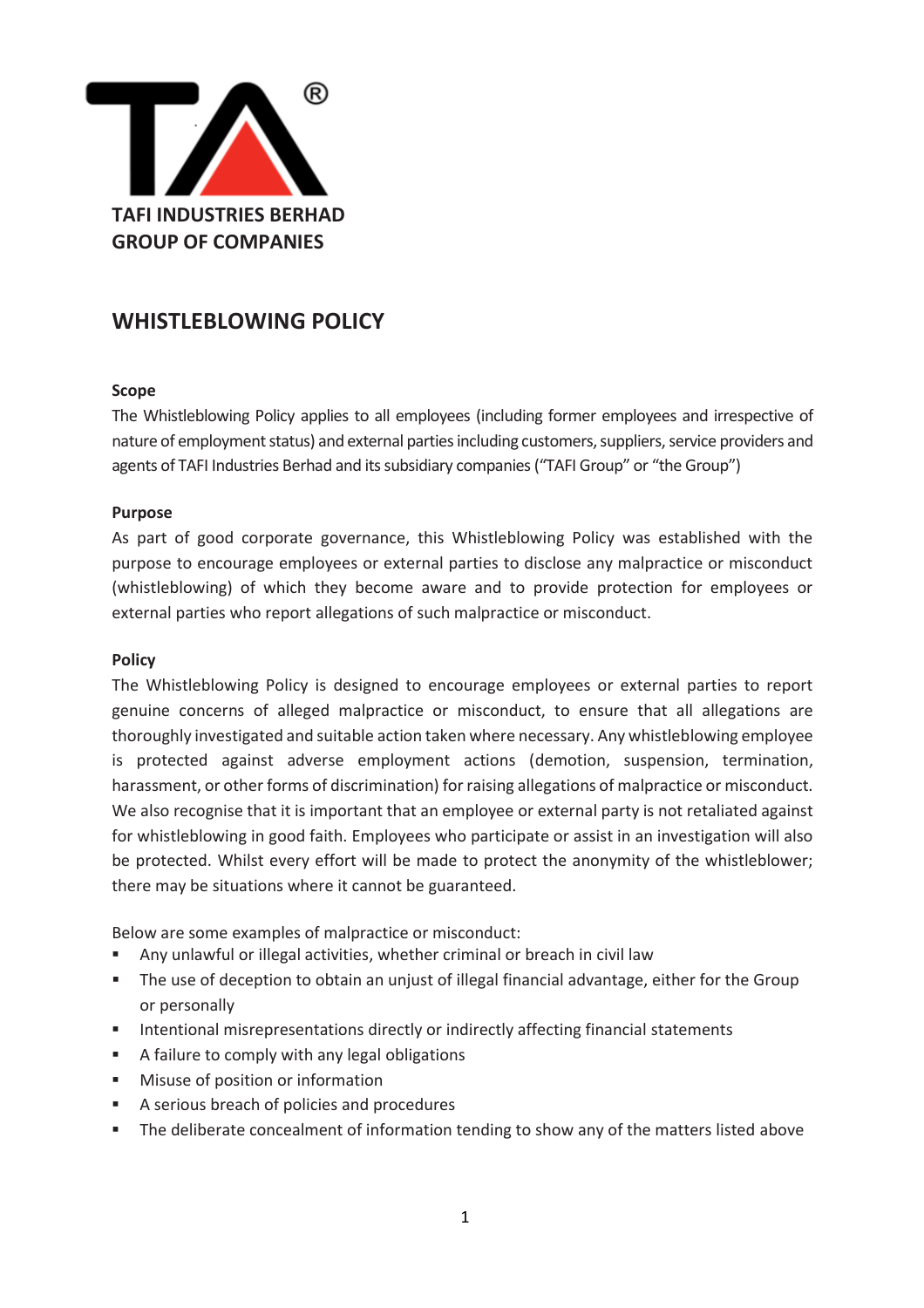#### **A. Procedures for Employees**

#### 1. Reporting

An employee who reasonably believes that inappropriate practices or conduct are occurring should raise the issue with his/her Head of Department. If the employee is not comfortable in reporting to his/her Head of Department, the malpractice or misconduct should be reported to a Designated Executive i.e. General Manager. It will be the responsibility of the Designated Executive to initiate the enquiry. To preserve anonymity, the whistleblower is not restricted to reporting the issue to the Designated Executive and may choose to report directly to the Group Managing Director or the Group Chief Executive Officer instead by email to [whistleblowing@tafur.com.my](mailto:whistleblowing@tafur.com.my)

#### 2. Investigation

Once the claim of malpractice or misconduct is made, the person receiving the whistleblowing report shall ensure that a response is given to the whistleblower within 1O working days, unless it is an anonymous report. The response should set out the intended investigation plan which may include internal reviews, reviews by external auditors, lawyers or some other external body.

Upon completion of the investigation, the appropriate representative from the Group will inform the whistleblower of the results of the investigation as well as any corrective steps that are being taken.

Employees who believe they are being penalised in any way for whistleblowing or who believe that there has been cover up of the action disclosed or who do not consider that they have had a satisfactory response to their disclosure should write to the Board of Directors with the facts.

#### 3. Safeguards

All reasonable steps will be taken to protect the anonymity of the whistleblower. However, under certain circumstances to assist with the investigation, the individual's identity may become known or needs to be revealed.

#### 4. Disciplinary Action

If the claim of malpractice or misconduct is substantiated, appropriate disciplinary action will be taken against the responsible individual(s), up to and including termination of employment or termination of the supply of goods and services.

Any act of retaliation or victimisation against the whistleblower will result in disciplinary action, up to and including termination of employment.

However, the malicious use of the Whistleblowing Policy may result in disciplinary action against the whistleblowing complainant, up to and including termination of employment.